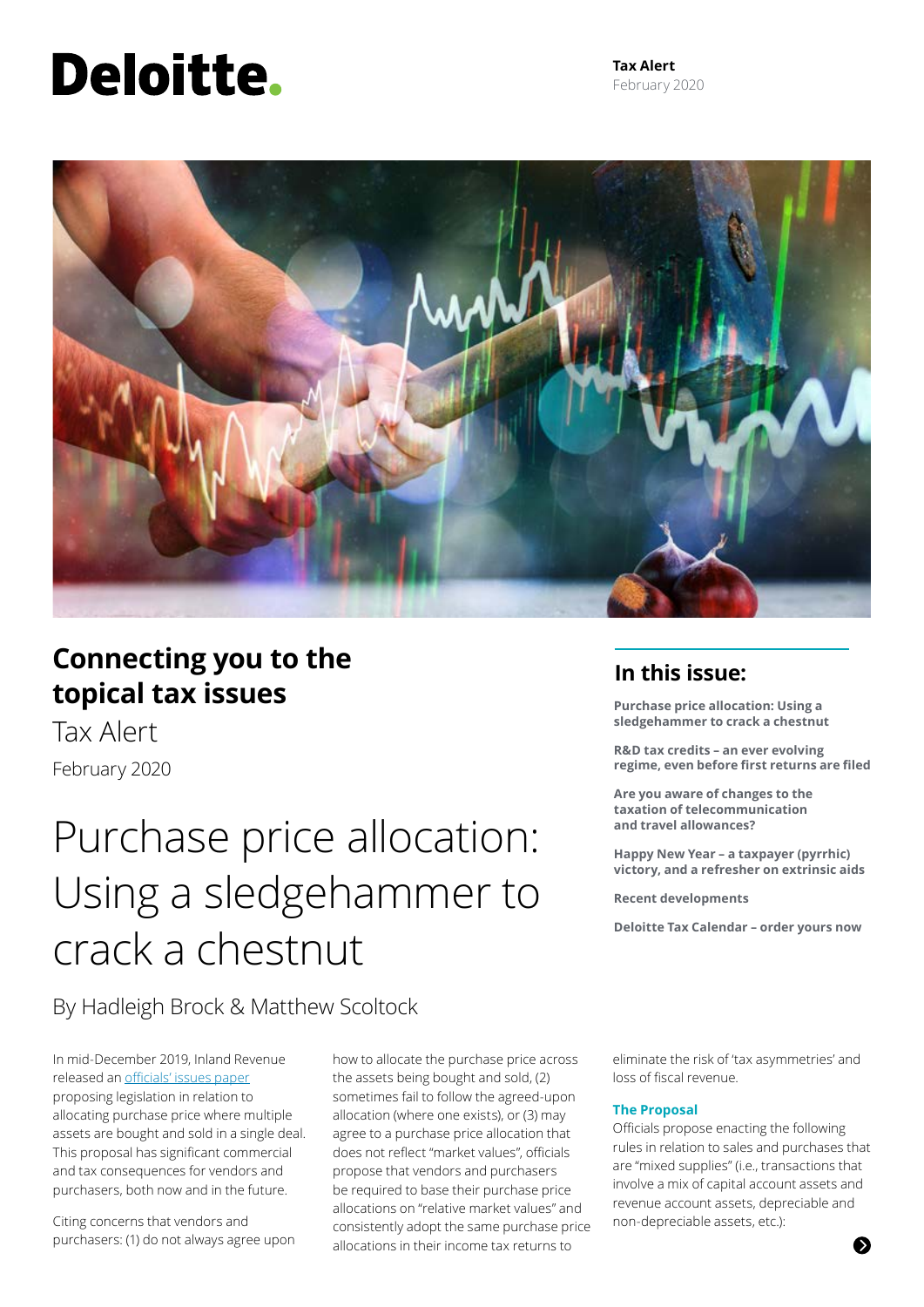- (1) that in all cases the vendor and purchaser be required to use the same allocation of the purchase price in relation to the different assets;
- (2) that this be achieved by a 'hierarchy' of rules. If a vendor and purchaser:
	- a. agree a purchase price allocation, both must file their income tax returns using that allocation;
	- b. do not agree a purchase price allocation, then:
- i. the purchaser must use the vendor's purchase price allocation when filing its income tax returns. In this case, it is proposed that there will be a requirement for the vendor to disclose its allocation to both the purchaser and the Commissioner of Inland Revenue ("Commissioner") within a specified period of time (for example, within three months after the assets are treated for income tax purposes as being disposed of by the vendor);
- ii. if the vendor fails to provide that allocation, the purchaser may determine its own purchase price allocation, which must be provided to the vendor and the Commissioner, and must be followed by the vendor;
- (3) that, notwithstanding (1) and (2), purchase price allocations must be based on "relative market values" (except, possibly, with respect to a nonagreed allocation of the purchase price to depreciable assets, in which case it is proposed that either tax-depreciated cost or original cost may instead be available);
- (4) it may be appropriate to have a *de minimis* exemption to protect purchasers in low-value transactions from an "unexpected consistency requirement" (the example provided in the issues paper is that the *de minimis* exemption could apply where the amount allocated to deductible or depreciable items is less than NZ\$50,000).

The issues paper notes that the Commissioner will retain the power to adjust any agreed-upon purchase price allocation if she considers that it does not reflect the "relative market values" of the assets. In addition, it is proposed that if the rules are not followed, the Commissioner will disallow the purchaser's income tax deductions.

It is clear from consultation to date, and from the issues paper, that a major concern of officials is the lack of 'tax symmetry' in a transaction that gives rise to tax-free capital gains in the hands of the vendor and, at the same time, generates an increased tax-depreciable cost base for the purchaser.

#### **Initial Observations**

Overall, we believe the proposal is a 'sledgehammer' reaction to a very specific and targeted concern which, we understand, relates to a relatively small amount of potentially lost revenue (noting that the issues paper does not disclose the potential tax at stake from the proposal).

It is clear from consultation to date, and from the issues paper, that a major concern of officials is the lack of 'tax symmetry' in a transaction that gives rise to tax-free capital gains in the hands of the vendor and, at the same time, generates an increased tax-depreciable cost base for the purchaser. For example, say a depreciable asset with an original cost of NZ\$100 and a tax-depreciated cost of NZ\$80 is sold for NZ\$120. The vendor will have NZ\$20 of depreciation recovery income and NZ\$20 of capital gain. The NZ\$20 capital gain will be tax-free in the hands of the vendor (as New Zealand does not have a comprehensive capital gains tax), but will also give rise to NZ\$20 of future income tax deductions (in the form of depreciation) in the hands of the purchaser (assuming it is not related to the vendor).

The issues paper specifically refers to software and "fixed-life intangible property" as examples of assets in relation to which market values might be greater than original cost. It also refers to the sale of commercial real estate as an area of concern (e.g., in relation the allocation of purchase price between fit-out (depreciable for income tax purposes), building (depreciable at 0%) and land (nondepreciable for income tax purposes).

This issue has been on Inland Revenue's 'radar' for some time, and has more recently become a high priority, particularly given the Government's rejection of the Tax Working Group's proposed capital gains tax in 2019. During this time, there has been a visibly strong commitment from officials to pursue a legislative course of action rather than issuing, for example, a Revenue Alert, operational statement, or other form of taxpayer guidance. In our view, a non-legislative route is likely to have gone a long way to 'correcting' the type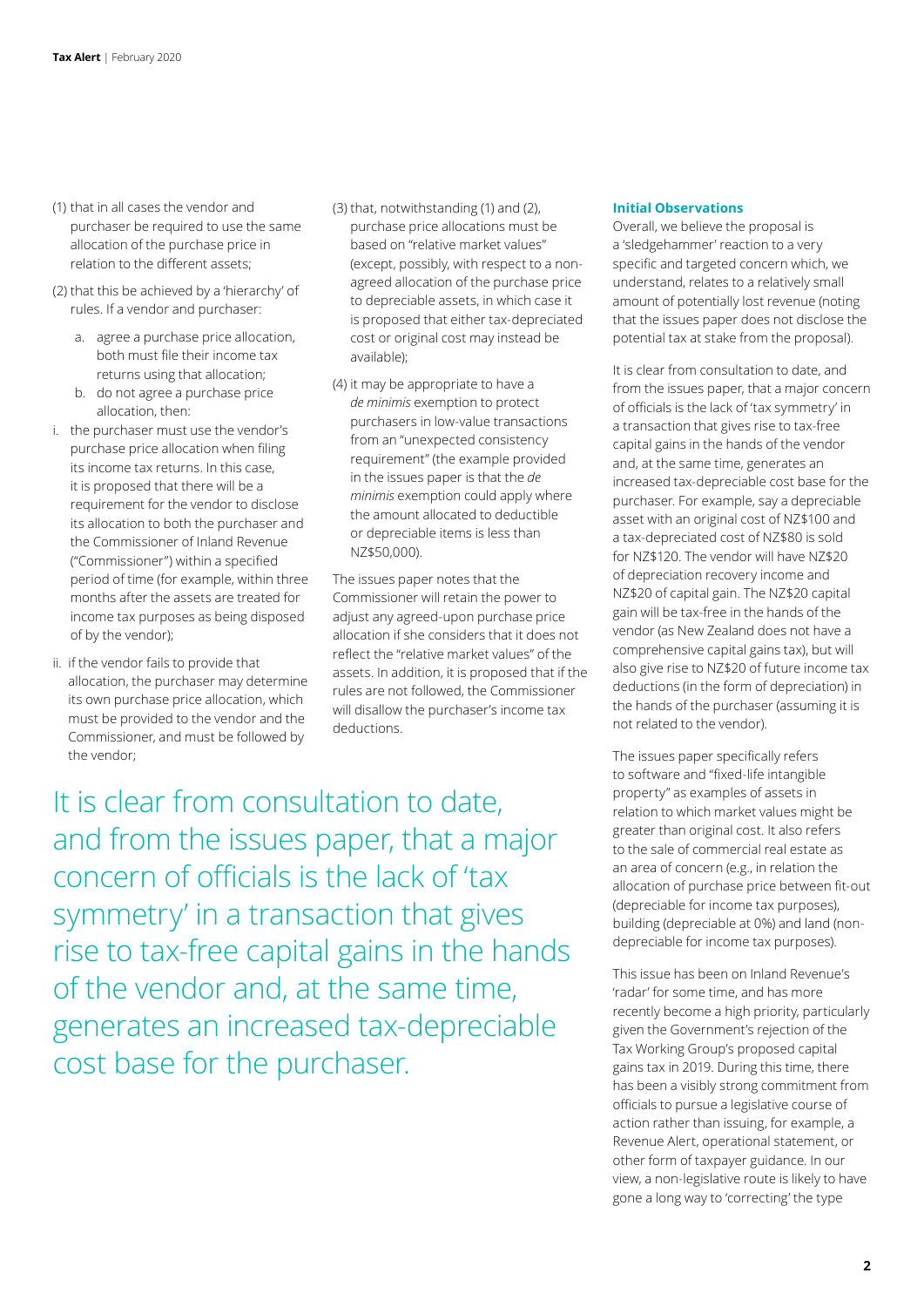

of behaviour that officials are concerned with, without also having the potential to significantly impact commercial outcomes and disadvantage purchasers (in particular, New Zealand purchasers), as discussed below.

#### **Competitive Processes**

Our experience suggests that, in many cases, vendors and purchasers are already negotiating and agreeing purchase price allocations with regard to market values within the natural dynamic of a competitive deal. Everyone would agree that this is best practice.

Legislating for the vendor to (by default) have the power to set the purchase price allocation will create an asymmetry of bargaining power that might otherwise not exist. The allocation of purchase price in the context of mixed supplies can result in materially different economic outcomes for vendors and purchasers (particularly if the purchase price is allocated to non-deductible and non-depreciable assets such as goodwill and certain other intangible assets, etc.). That asymmetry is likely to be exacerbated in the context of a competitive deal (i.e., involving multiple

bidders) in which bidders have different income tax profiles. The most obvious example is a New Zealand bidder vs. a foreign bidder, where the tax laws of its home jurisdiction allow a foreign bidder to amortize/depreciate (or otherwise claim an income tax deduction for) certain assets that a New Zealand bidder cannot amortize/depreciate (e.g., goodwill).

The issues paper dismisses that fundamental issue by stating that "taxpayers can decline to enter into an agreement", and "any disagreement as to the allocation can easily be dealt with by an adjustment in price". This, of course, demonstrates little regard for the way in which competitive, multi-party deals work. In our view, it is unlikely for a prospective purchaser to remain competitive and, at the same time, negotiate a lower deal value.

It is also clear that New Zealand bidders are likely to be most disadvantaged by the proposal due to the fact that most intangible assets are unable to be amortized/depreciated for income tax purposes (by contrast, in the United States (for example), goodwill and "going concern value" are generally amortizable over 15

years on a straight-line basis). Thus, a foreign bidder for New Zealand assets will often be indifferent as to purchase price allocation (as it will be able to amortize or depreciate the purchase price for income tax purposes irrespective of how it is allocated, particularly if the intangible assets are acquired in the foreign bidder's jurisdiction), and is therefore likely to have a competitive advantage over a New Zealand bidder as a result of the officials' proposal.

The other obvious issue is that if a deal is competitive and the vendor and purchaser are unable to agree a purchase price allocation prior to signing (which is not uncommon in relation to cross-border deals or deals negotiated on short timeframes), enactment of the officials' proposal will allow the vendor to - in substance - dictate terms and create uncertainty. Agreeing a purchase price allocation (or even agreeing to accept a vendor's purchase price allocation) is not always a realistic possibility, particularly when a prospective deal is in its early stages (e.g., where a vendor is accepting initial bids from a number of possible purchasers).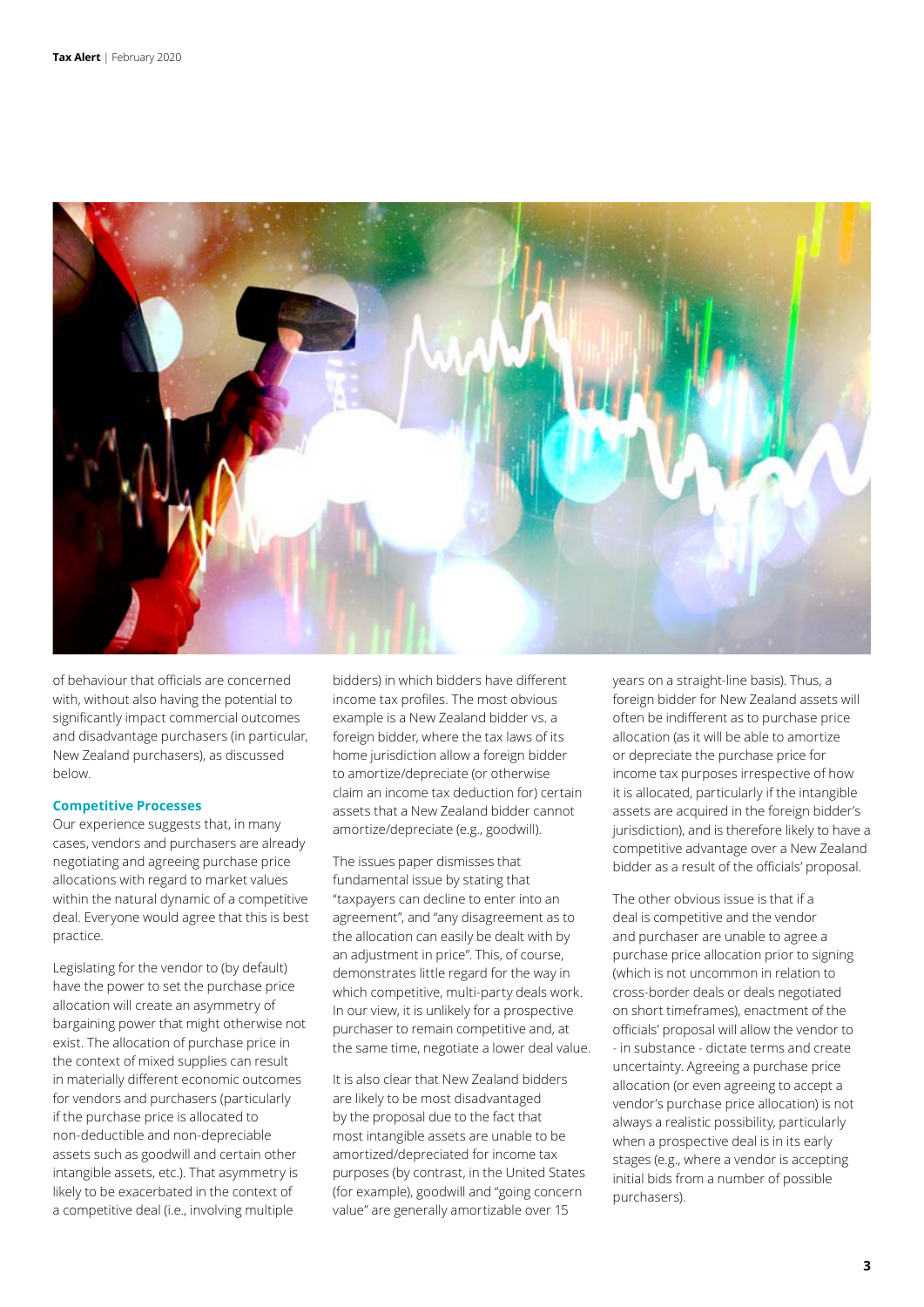Whilst in large part detached from the commercial reality, the officials' issues paper is clearly a high priority for Inland Revenue, and is likely to become the 'world' in which all vendors and purchasers will unfortunately have to live.

Whilst the issues paper briefly notes that concern, the officials' suggestion as to how it ought to be addressed is relatively weak. Officials note that it may be appropriate for the legislation to include an implied term requiring vendors to "act reasonably". However, the real impact of that suggestion is likely to be minimal given that, in practice, purchasers would likely need to prove loss and seek damages, which would involve considerable time and costs.

#### **Alternative Approach**

Officials have been clear that the proposal is a response to positions that they have seen taken in relation to mixed supplies, and that there is a genuine issue that 'needs to be fixed'.

However, we believe it is misguided to propose a legislative change that will impact every mixed supply - and potentially have a detrimental impact on New Zealand bidders - rather than seeking to identify a fair solution that will address truly mischievous behaviour giving rise to tax asymmetries. A more commerciallyminded solution might involve requiring greater disclosure; for example, requiring New Zealand taxpayers to disclose with their annual income tax returns the key facts of a deal (e.g., vendor, purchaser, nature of the business/assets, deal value, purchase price allocation, etc.), with penalties for non-disclosure. This would give the Commissioner the information needed to identify mischief in the market, would not impact the commercial balance of every mixed supply, and would give Inland Revenue the ammunition needed to

remedy such mischief - particularly given that officials believe "in all cases allocations should be based on relative market values, and the Commissioner must have the power to adjust an allocation (whether or not agreed) that is not so based. Officials believe that **this is already the law**…" (emphasis added).

#### **Final Thoughts**

Whilst in large part detached from the commercial reality, the officials' issues paper is clearly a high priority for Inland Revenue, and is likely to become the 'world' in which all vendors and purchasers will unfortunately have to live. It is also clear that purchase price allocations will become an even more significant focus for Inland Revenue (irrespective of if/when the proposal is enacted, given the officials' view that it simply clarifies existing tax laws). Our only hope is that through public submissions the proposal develops greater regard for commercial impact and practical application (e.g., through an increased (and more sensible) de minimis threshold).

We expect the proposal to result in more vendors and purchasers agreeing to purchase price allocations (or mechanisms/ methods for allocating the purchase price post-signing), noting that, in our experience, this is already regular practice. Sale and purchase agreements might also more commonly include purchase price allocations that are determined by thirdparty valuations.

The most important takeaway from the proposal, however, is that a vendor and purchaser must make every effort to agree a purchase price allocation as early as possible in the course of a deal, and ensure that it is applied consistently for income tax purposes. Vendors and purchasers need to engage their New Zealand tax advisors as early as possible to determine the income tax consequences of purchase price allocations, and to ensure that they are not adversely impacted in unforeseen ways.

Public submissions on the officials' issues paper close on 14 February 2020. We expect that the proposal will be included in a taxation bill in mid-2020, with likely implementation in early-to-mid-2021.



**Hadleigh Brock Partner** Tel: +64 9 303 0834 Email: hbrock@deloitte.co.nz



**Matthew Scoltock Associate Director** Tel: +64 9 303 0722 Email: mascoltock@deloitte.co.nz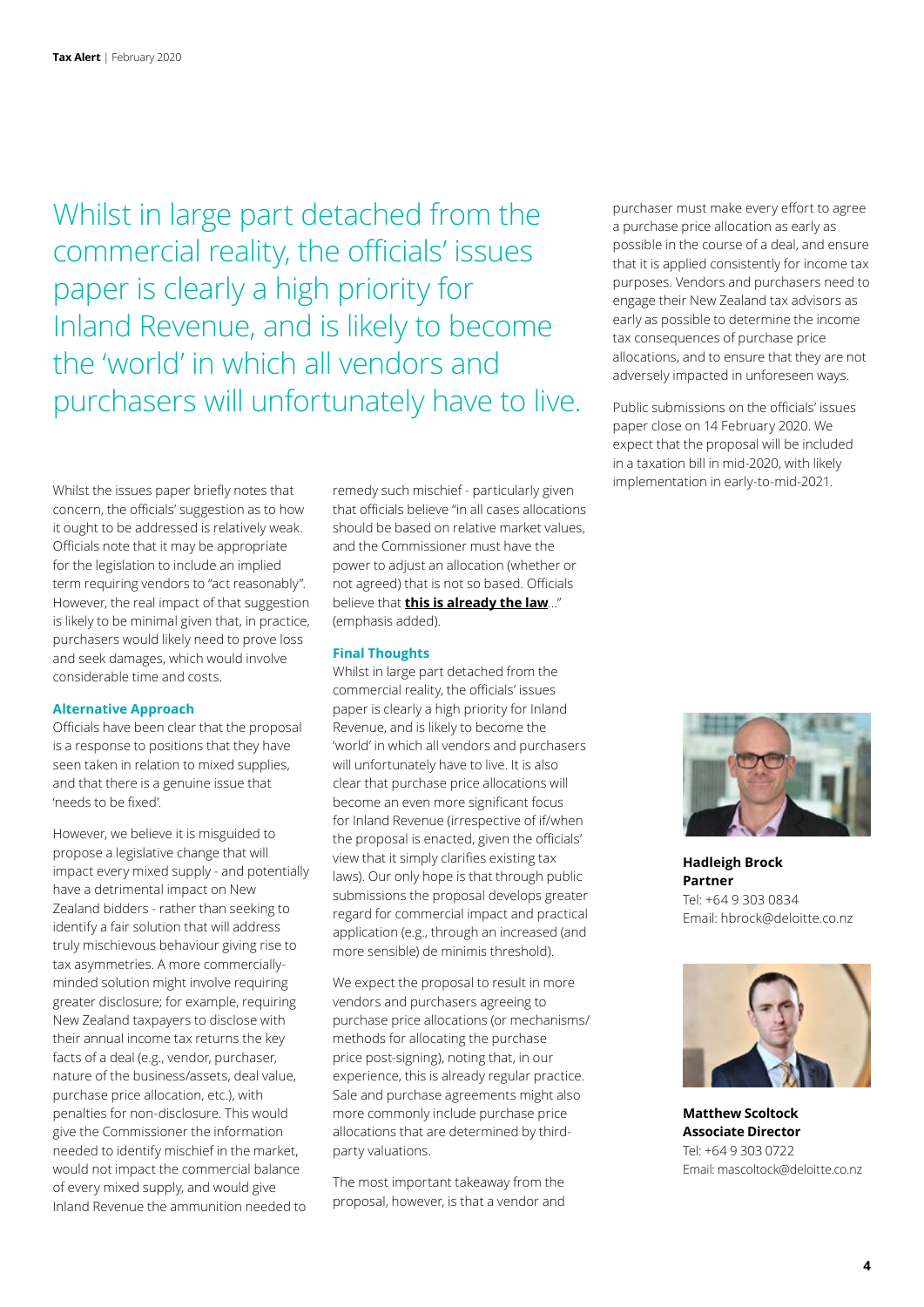## R&D tax credits – an ever evolving regime, even before first returns are filed

By Aaron Thorn, Simon Taylor and Emma Faulknor



More changes to the research & development ("R&D") tax credit regime were announced prior to Christmas, when the Taxation (Kiwisaver, Student Loans, and Remedial Matters) Bill ("the Bill") was reported back to Parliament. The changes predominantly affect entities that earn exempt income and those who will be seeking a refund of the tax credit.

#### **Current situation**

In overview, the R&D tax credit regime provides a 15% tax credit for eligible expenditure incurred on qualifying R&D activities undertaken in the 2019/20 and later tax years. The R&D regime was legislated for in May 2019 through the Taxation (Research and Development Tax Credits) Act 2019. In June 2019 amendments to the regime were first

proposed in the Bill. We provided an explanation of the changes proposed when the Bill was first introduced in our July 2019 Tax Alert (available [here](https://www2.deloitte.com/nz/en/pages/tax-alerts/articles/r-d-tax-credits-new-developments.html)).

The changes announced in the original Bill were mainly to extend the refundability of the tax credit to a broader range of recipients, in recognition that the regime was of little use to many businesses in a tax loss position.

The changes proposed in the original Bill included:

**•** Extension of the refundability provisions from year two of the regime (the 2020/21 tax year), so that the R&D tax credit is refundable to the extent of payroll taxes paid in that year;

**•** Exclude all entities that earn exempt income (except exempt income from wholly owned groups or foreign company dividends) from the regime.

#### **Exempt income exclusion**

The initial proposal in the Bill was to change the refundability rules from year two and to exclude entities who derive exempt income from being an R&D tax credit claimant altogether. This proposal would have resulted in significant overreach as many taxpayers may earn small amounts of tax exempt income.

The Finance and Expenditure Committee has recognised that organisations receiving small amounts of exempt income would be unfairly excluded from the regime. The Bill as reported back therefore contains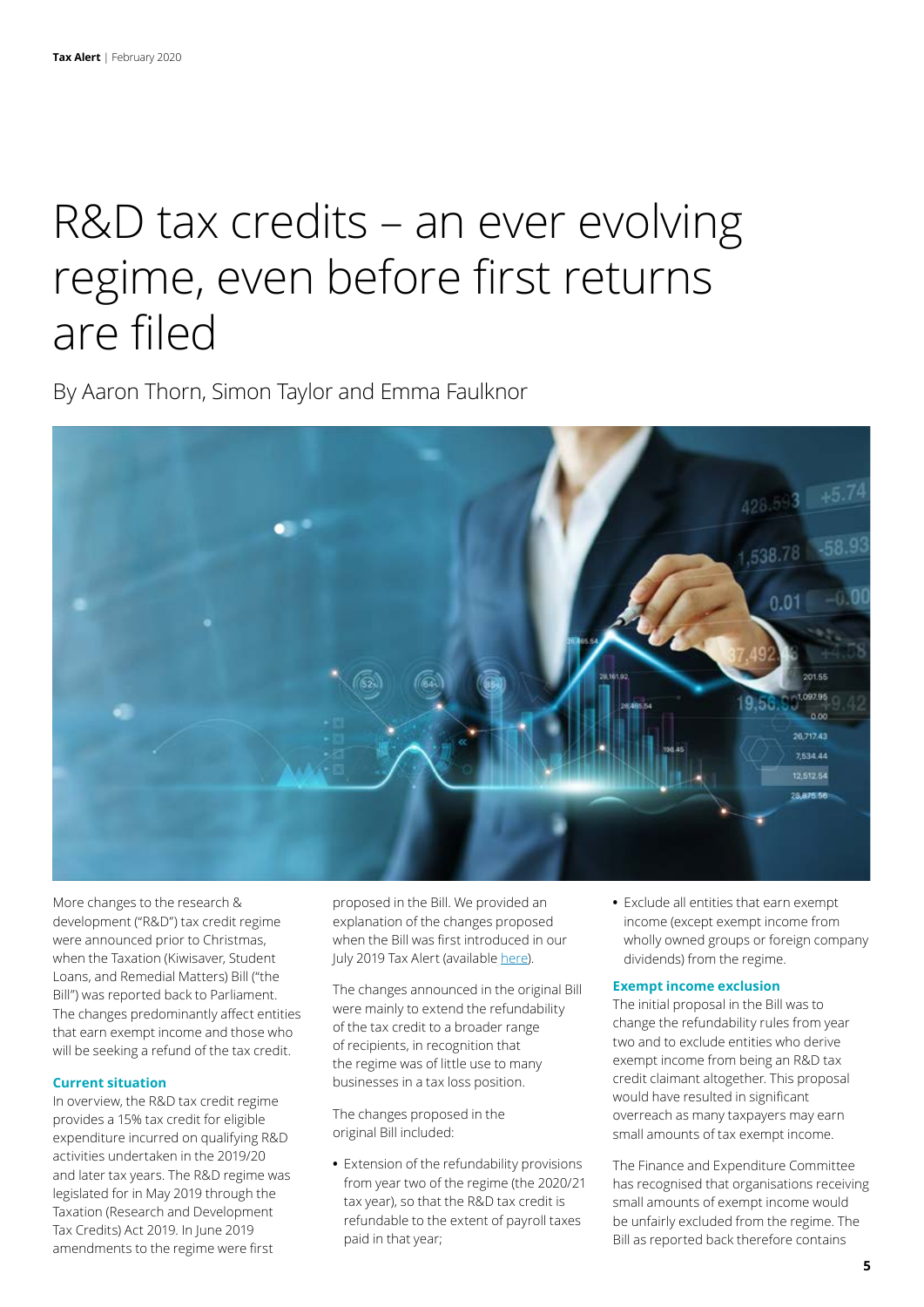### The Finance and Expenditure Committee has recognised that organisations receiving small amounts of exempt income would be unfairly excluded from the regime.

changes so that only entities that derive the following types of exempt income will be excluded from being claimants:

- **•** Business and non-business income derived by charities;
- **•** Income related to public and local authorities;
- **•** Local and regional promotion bodies;
- **•** Income derived by a tertiary education institution or subsidiary.

A charity may have subsidiaries that are eligible for the R&D tax credit provided the subsidiary is not a registered charity.

Charities that claim in year one but have excess R&D tax credits will forfeit the excess R&D tax credits and will be unable to carry forward the tax credits to year two. Other entities can still carry forward R&D tax credits, provided the shareholder continuity requirements are met.

The rationale for excluding charities from the regime is due to the benefit they already receive under the tax system, such as the exemptions from income tax, the donor tax credit regime and other GST and FBT concessions.

Once enacted the above proposals would apply from the 2020/21 tax year.

#### **Refundability**

In the reported back Bill, the Finance and Expenditure Committee has changed the name of the refund cap calculation from "payroll-tax based cap" to "refundability

cap". The refund of the tax credit will continue to be based on Fringe Benefit Tax (FBT), Employer Superannuation Contribution Tax (ESCT) and Pay As You Earn (PAYE) paid but in response to submissions the reported back Bill also proposes a one-time concession to allow year one payroll taxes to also be included when determining what can be refunded in year two (i.e. to allow any 2019/20 R&D tax credit carried forward to be refunded if there has been sufficient payroll taxes paid).

We note that the calculation still largely remains the same, which means that the regime remains unfavourable for organisations, such as start-ups, that use contractors instead of hiring employees and do not pay payroll taxes. Unfortunately it seems unlikely that this will be reviewed before the five-yearly evaluation of the regime.

#### **Considerations for year two**

There are already claimants (including a number with December balance dates) who have now entered year two of the regime. Although the regime has always required contemporaneous documentation to be maintained, from year two the

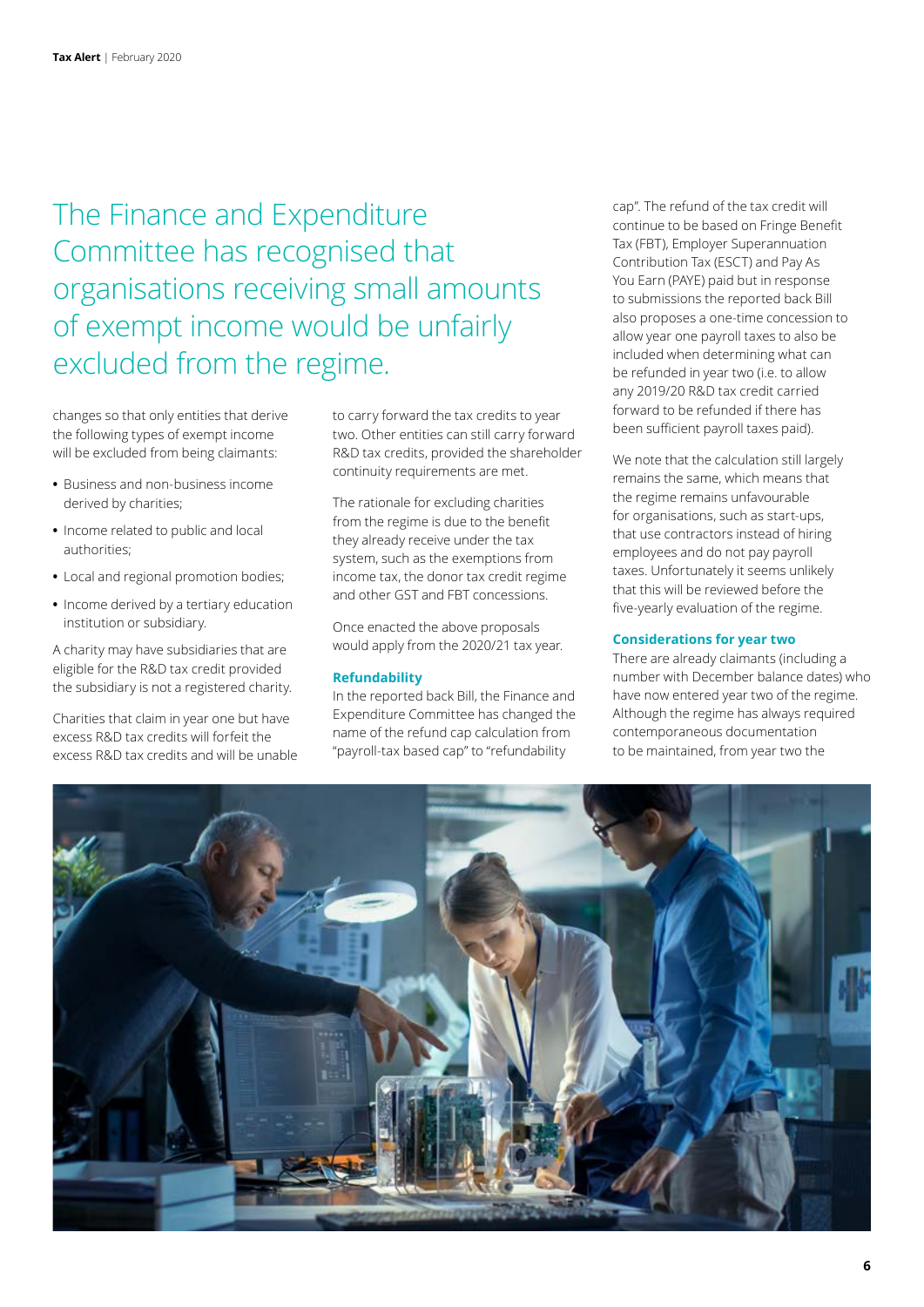

process for applying for the R&D tax credit includes a pre-approval process.

The two approval regimes are a general approval regime, and, for claimants with more than \$2 million of eligible R&D expenditure, the significant performer regime. These regimes are explained further in our July 2019 Tax Alert referenced above.

Pre-approval deadlines under both regimes are the seventh day of the second month after the end of the income year, but claims can be submitted throughout the year. The changes in respect of these regimes proposed in the Bill as reported back are:

- **•** General approval is binding on the Commissioner, and
- **•** Significant performers must obtain criteria and methodologies approval (this was previously optional).

It is important that businesses implement systems to gather information to obtain approvals throughout the year, so they are ready by the approval deadlines.

#### **What to do next?**

As a reminder, we recommend talking to those responsible for R&D in your business to gauge the level of eligible activity occurring. Deloitte is happy to assist with this stage and our R&D experts have experience with a wide range of technical activities and industries.

If you do have an eligible R&D activity, then you will also need to check your documentation processes to see whether adequate records are in place to track eligible projects and expenditure.

If the above sounds like it might apply to you, please contact one of us, or your usual Deloitte advisor.



**Aaron Thorn Partner** Tel: +64 3 363 3813 Email: athorn@deloitte.co.nz



**Simon Taylor Director** Tel: +64 9 953 6094 Email: sitaylor@deloitte.co.nz



**Emma Faulknor Manager** Tel: +64 7 838 4818 Email: efaulknor@deloitte.co.nz

It is important that businesses implement systems to gather information to obtain approvals throughout the year, so they are ready by the approval deadlines.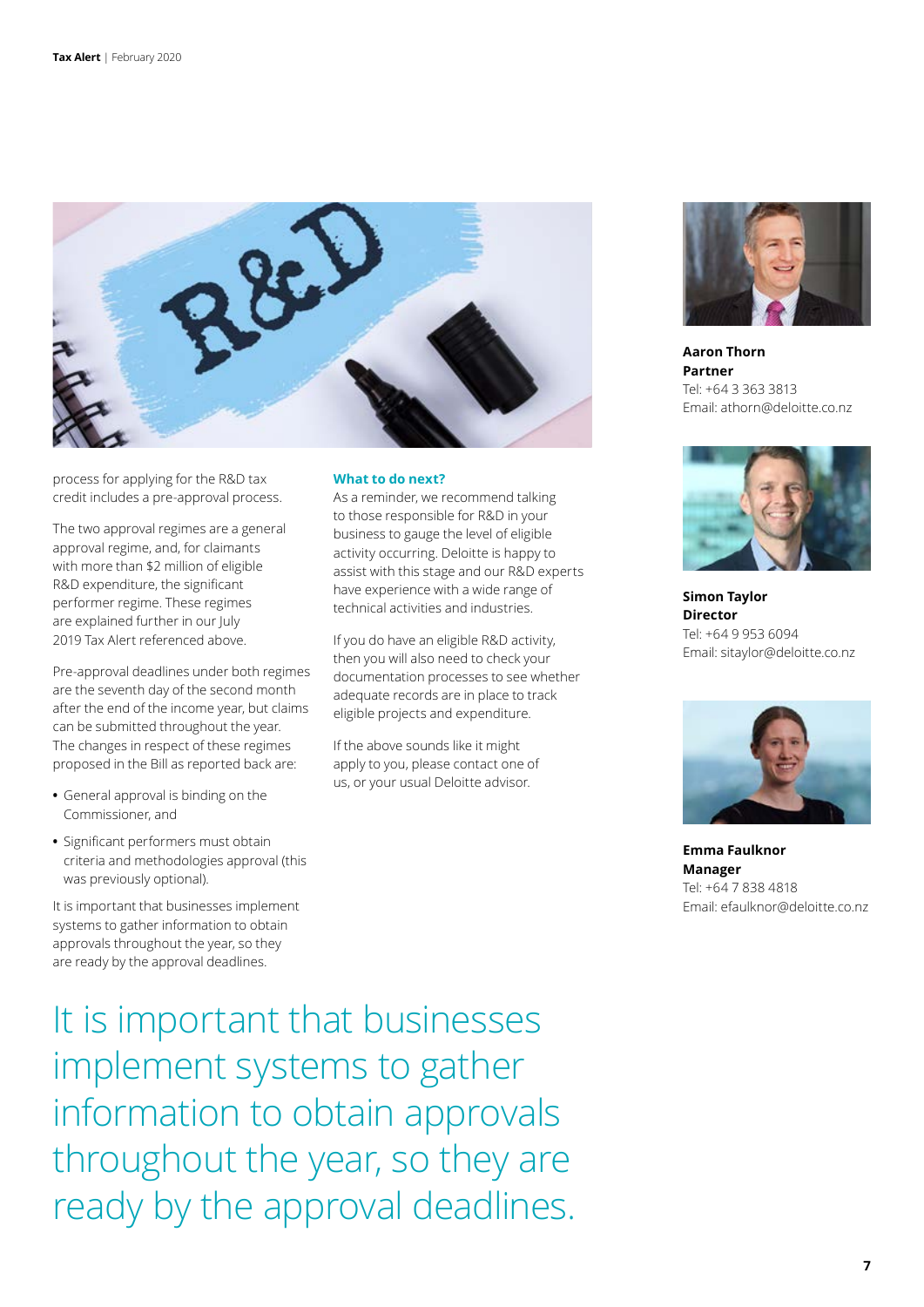## Are you aware of changes to the taxation of telecommunication and travel allowances?

By Sarah Kennedy



Late last year Inland Revenue finalised its views on the taxation of telecommunication allowances/reimbursements and employer provided travel.

This guidance is relevant to any employers who provide phone allowances or reimbursements to employees using their own devices / usage plans, and for all employers who pay for or reimburse for travel costs. Employers should review their compliance with this guidance and make any updates to existing policies as a matter of priority. If you are interested in reviewing your existing policies and practices in light of Inland Revenue's recent publications, please contact your usual Deloitte advisor.

We outline the key aspects of ["Determination EE001: Employee use](https://www.classic.ird.govt.nz/resources/9/8/986e92c3-3588-4a99-8a23-361aa441ad36/ee001.pdf)  [of telecommunications tools and usage](https://www.classic.ird.govt.nz/resources/9/8/986e92c3-3588-4a99-8a23-361aa441ad36/ee001.pdf)  [plans in their employment](https://www.classic.ird.govt.nz/resources/9/8/986e92c3-3588-4a99-8a23-361aa441ad36/ee001.pdf)" and "OS [19/05: Employer-provided travel from](https://www.classic.ird.govt.nz/resources/3/7/377dcaec-d793-482a-b9ca-48846eb4586e/os1905.pdf)  [home to a distant workplace – income](https://www.classic.ird.govt.nz/resources/3/7/377dcaec-d793-482a-b9ca-48846eb4586e/os1905.pdf)  [tax \(PAYE\) and fringe benefit tax"](https://www.classic.ird.govt.nz/resources/3/7/377dcaec-d793-482a-b9ca-48846eb4586e/os1905.pdf) below.

#### **Use of employee provided telecommunication tools and usage plans in employment**

Inland Revenue has set out three standardised options for identifying the exempt portion of telecommunications reimbursement or allowance for employee provided devices (sometimes referred to as a "bring your own device" or "BYOD" arrangement). Employer provided devices and usage plans will still be subject to FBT and the business tools exemption (as applicable), rather than falling into this new classification.

The key take away is that the old "50% rule of thumb" where employers treated 50% of an allowance/reimbursement as exempt can no longer be used. Instead, there are three new rules proposed – 25%, 75% and a 100% de minimis rule. Employers can also choose a different method to these three options if they have sufficient supporting data to justify it.

Given this, employers should be reviewing allowance policies now to ensure they are compliant with the new Determination as soon as possible. It applies from 20 December 2019.

The starting point is that if the allowance/ reimbursement only covers the business use of the device, then the payment will be fully exempt. However, if the payment covers some private use then the three classes available should be considered. The three classes are as follows: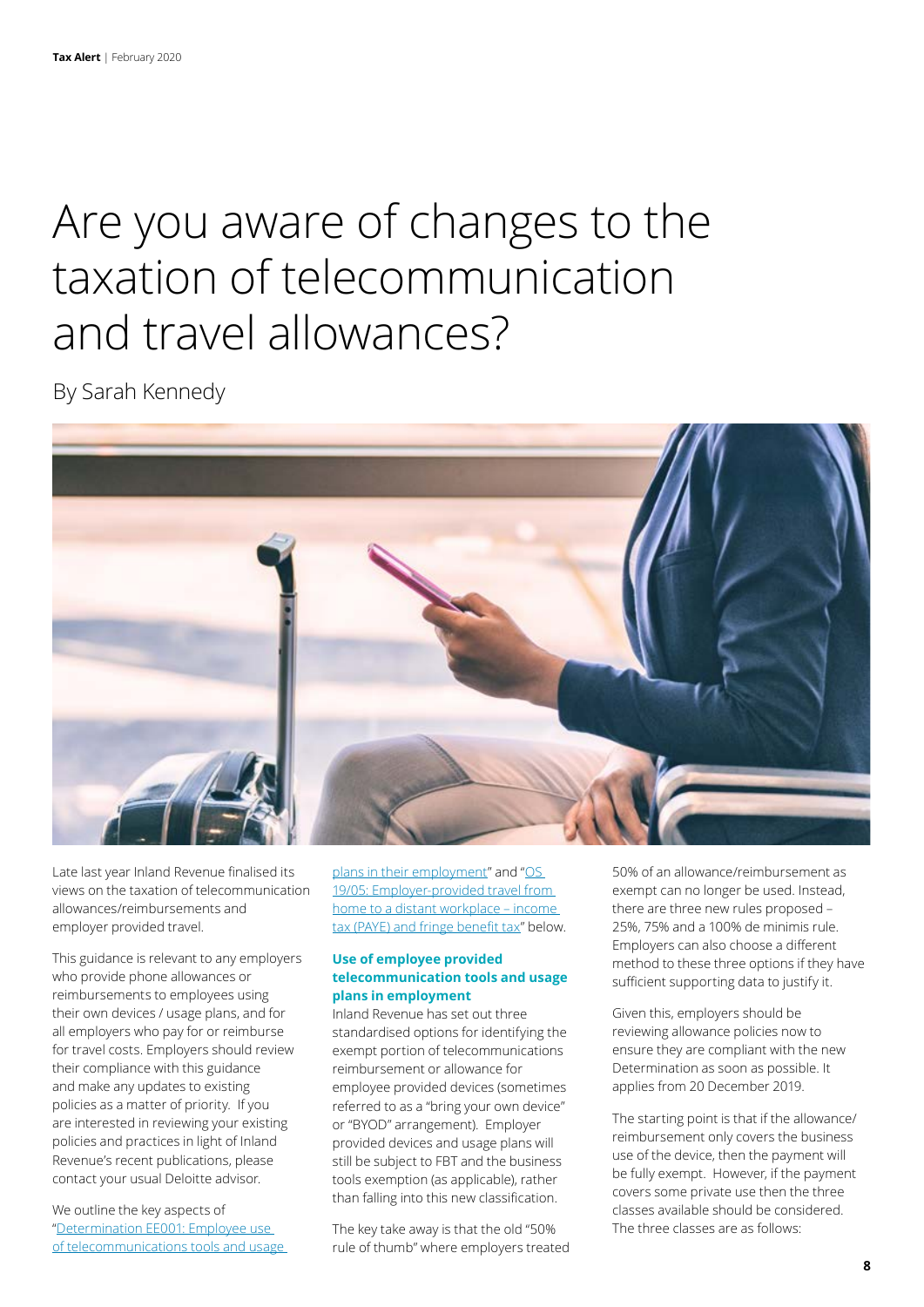

#### **Class A**

- **•** Applies if the principal use of the device / usage plan is for employment.
- **•** 75% of the allowance or reimbursement will be exempt.
- **•** Employers need to demonstrate reasonable judgement in determining whether the principal use is employment. This can be based on time spent, a staff survey or signed declarations from employees confirming principal use.
- **•** Class A can also apply to under 50% business usage in some limited situations where on call requirements mean it is very important for employees to be available at all times for calls.

#### **Class B**

**•** Applies if the device / usage plan is required for business (i.e. it is necessary, not a "nice-to-have") and the device /

usage plan is not principally used for employment.

- **•** 25% of the allowance or reimbursement will be exempt.
- **•** An employment policy (noting the business reasons for needing a device) will sufficiently support using Class B provided that some actual business use by employees occurs over time.

#### **De minimis Class C**

- **•** Applies if the amount reimbursed is \$5 a week or less (maximum of \$265 a year).
- **•** 100% of the allowance or reimbursement will be exempt.
- **•** No records are required to support this de minimis level of reimbursement.

While pragmatic in parts, there are some complexities involved in applying the apportionment classes. Employers will

need to invest some time in gathering further evidence, developing signed declarations or refreshing employment policy documents in order to align with Inland Revenue's new approach.

#### **Employer-provided travel from home to a distant workplace**

As working and living arrangements grow in flexibility and complexity, Inland Revenue is aware that many employers are uncertain as to the proper tax treatment of employer provided travel. On 18 December 2019, Inland Revenue released its final operational statement to "clarify and simplify the tax rules around employerprovided travel to distant workplaces".

Applying this statement is compulsory from 1 April 2020 and optional from the date of issue. Employers do not have to correct historic positions if they are different to the positions in the operational statement and the Commissioner will not be looking backwards except in cases of identified tax avoidance.

As a starting point, the cost of commuting between home and work is private expenditure of an employee, and employer payments for travel from home to a workplace are usually taxable.

However, Inland Revenue recognises four exceptions to this:

- 1. The travel is one-off or very occasional (de minimis);
- 2. The travel relates to a temporary posting or secondment (up to two years);
- 3. The employee also genuinely works at a hometown workplace (meaning they have two workplaces);
- 4. The employee works from home on specified days and the travel relates to one of those days.

This guidance is relevant to any employers who provide phone allowances or reimbursements to employees using their own devices / usage plans, and for all employers who pay for or reimburse for travel costs.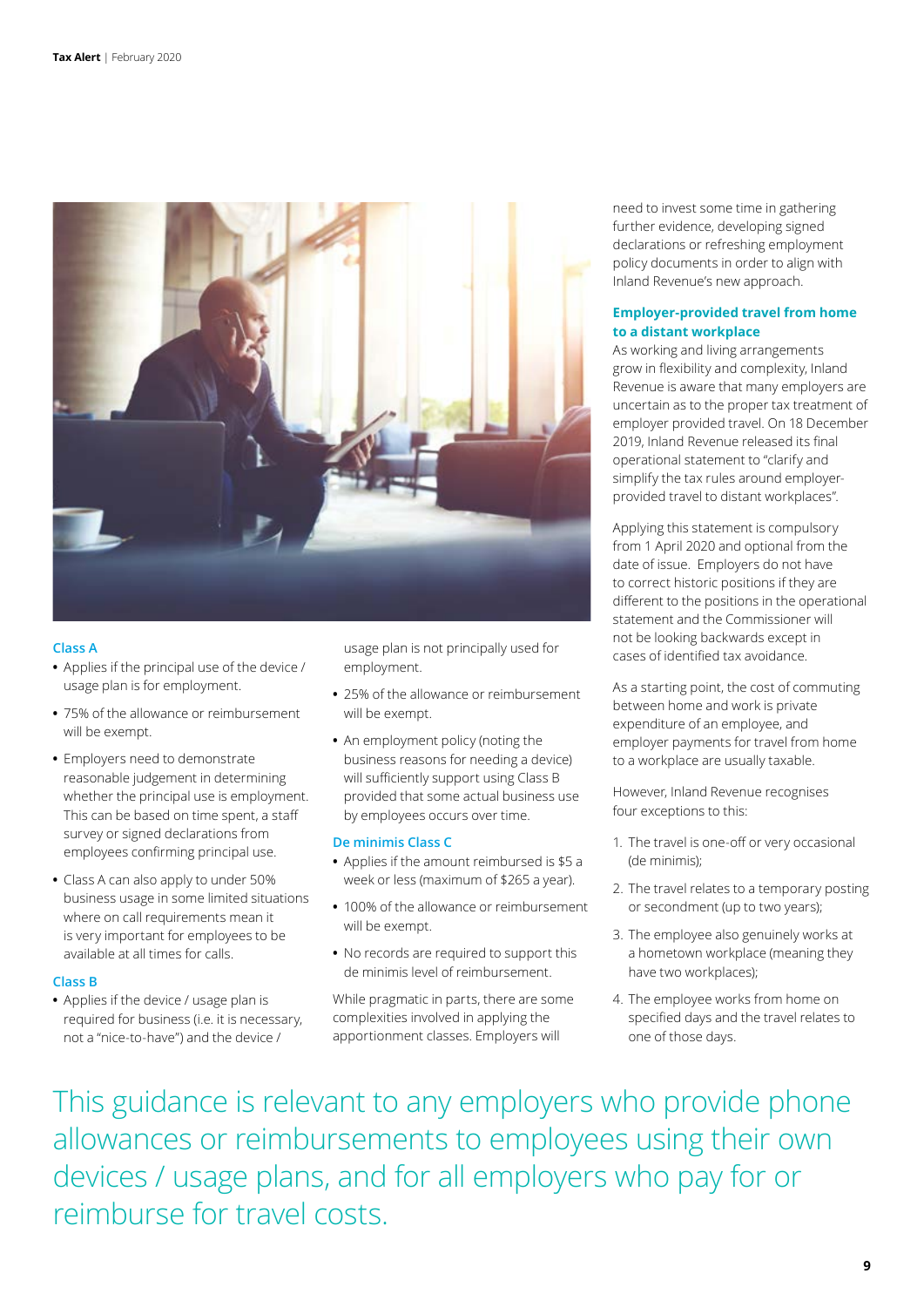In our view, the requirement for fixed "work from home" days is unlikely to reflect commercial reality for a number of employers. This is because many flexible working arrangements have some variability based on business need (for example allowing "work from home" and "work from office" days to be switched if there is an important meeting on a day that an employee ordinarily works from home)

#### **The travel is one-off or very occasional (de minimis)**

Any incidental travel, for example attending a conference, will not be subject to tax. This rule applies regardless of whether the employee ordinarily works from home or at an office.

#### **The travel relates to a temporary posting or secondment**

If travel to a distant workplace is reasonably expected to last for less than two years, it is not taxable (this aligns with the treatment of accommodation for secondments). However, if at any point the expectations for the period of travel change, then the tax treatment changes from the date of that change in expectation.

#### **The employee also genuinely works at a hometown workplace (meaning they have two workplaces)**

Travel to a distant workplace for a period of greater than two years is generally taxable unless an employee has multiple workplaces (e.g. Auckland office and Wellington office) which means that travel between these workplaces can be non-taxable on an ongoing basis.

It is possible to meet the multiple workplace test where one of these workplaces is an employee's personal home. This requires both a clearly documented multiple workplace arrangement and a business need for the employee to work from home (this need must arise from the nature of the work rather than from the personal choice or personal circumstances of employee).

#### **The employee works from home on specified days and the travel relates to one of those days.**

Where an employee contractually and actually uses their home to work, travel to a distant workplace on these "work from home" days is non-taxable. One key point to note here is that this non-taxable treatment only applies when the travel occurs on the fixed "work from home" day.

In our view, the requirement for fixed "work from home" days is unlikely to reflect commercial reality for a number of employers. This is because many flexible working arrangements have some variability based on business need (for example allowing "work from home" and "work from office" days to be switched if

there is an important meeting on a day that an employee ordinarily works from home). Having these variable arrangements in place means that travel from home to a distant workplace will be taxable.

#### **Next steps**

As the telecommunications tools determination is an interpretation of the law as it stands, employers with BYOD policies should make reviewing compliance with the statement and making updates to their telecommunications policies a matter of priority. In addition, employers should be reviewing all travel-related payments provided to employees, particularly recurrent payments, prior to 1 April 2020 when these rules become compulsory to apply.

If you are interested in reviewing your existing policies and practices in light of Inland Revenue's recent publications, please contact your usual Deloitte advisor.



**Sarah Kennedy Associate Director** Tel: +64 4 470 3590 Email: sakennedy@deloitte.co.nz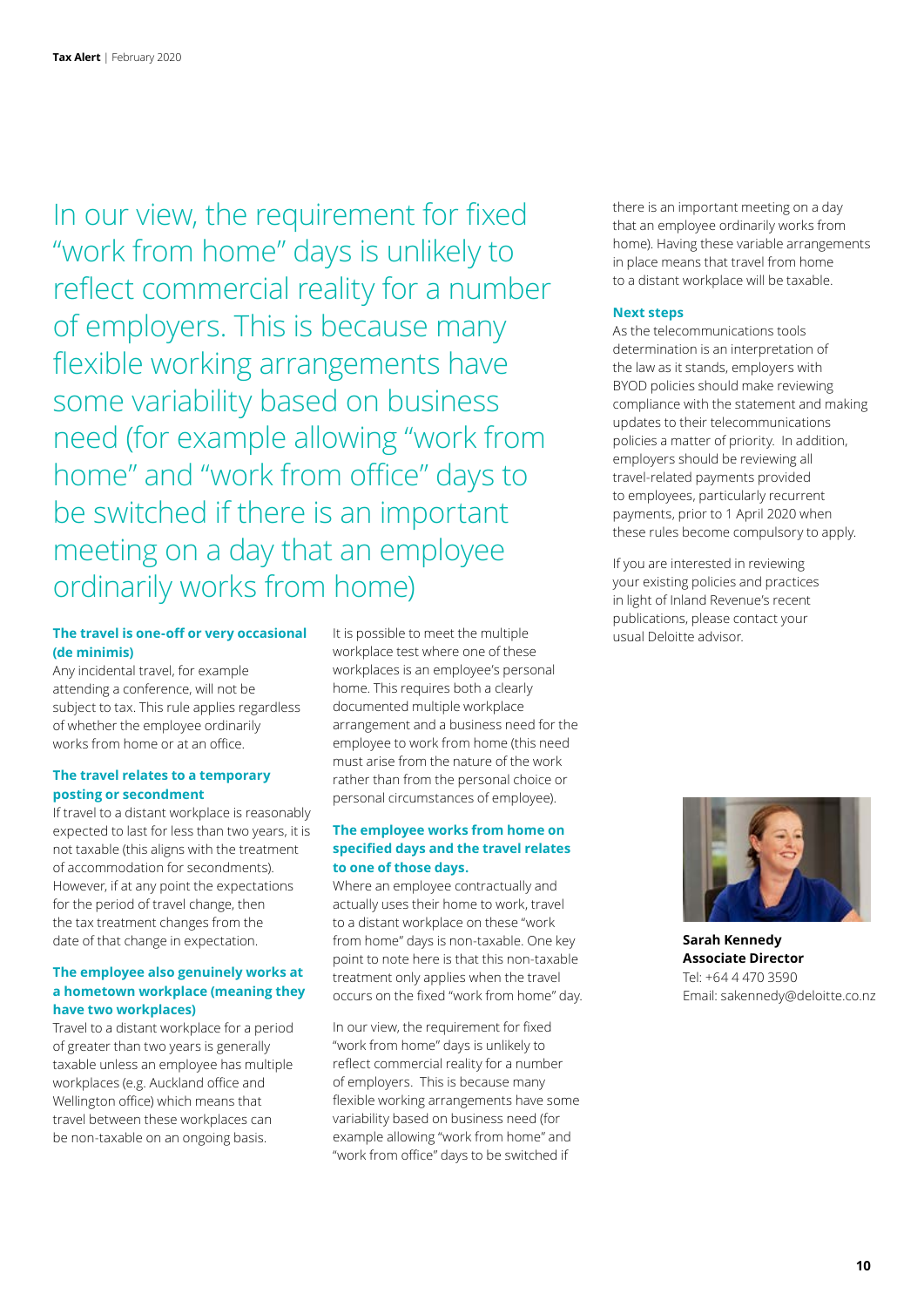### Happy New Year – a taxpayer (pyrrhic) victory, and a refresher on Parliamentary sovereignty

By Campbell Rose and Michael McInerney-Heather



A Court of Appeal judgment released in late 2019 – a taxpayer win – serves as a useful reminder of some fundamental statutory interpretation principles. That same day, the Government moved quickly to overturn its outcome, by announcing a legislative amendment to be included in the current Taxation (KiwiSaver, Student Loans, and Remedial Matters) Bill when that Bill has its second reading. Despite this, the Court has sent a clear signal that tax law is to be construed by reference to its text and Parliament's purpose, not through the lens of tax policy officials' comments.

**Background and first stage of statutory interpretation**

In *Roberts v CIR* [2019] NZCA 654, the Court had to decide whether the forgiveness of debt owed by a charity was a "gift [of money]" or a "monetary gift" of \$5 or more that was paid by the creditor (Mrs Roberts). If so, Mrs Roberts was entitled to the tax credits that she claimed in respect of the debt forgiveness.

Inland Revenue's Disputes Review Unit had sided with the Commissioner at the conclusion of the pre-litigation disputes process, but Mrs Roberts successfully challenged this in the High Court.

The Court of Appeal started its analysis by referring to the dual requirements

of section 5 of the Interpretation Act 1999, namely, that the text of a statutory provision and its purpose will determine the correct interpretation. Justice Stevens observed that even when a meaning of a provision appears clear, it is necessary to cross-check that meaning against its purpose (and where the meaning is not clear, context and purpose become essential guides to meaning).

In relation to the ordinary meaning of the statutory text, the Court agreed with Mrs Roberts, that "monetary" and "money" mean more than just cash, and have a wider definition for the purposes of the tax credit rule.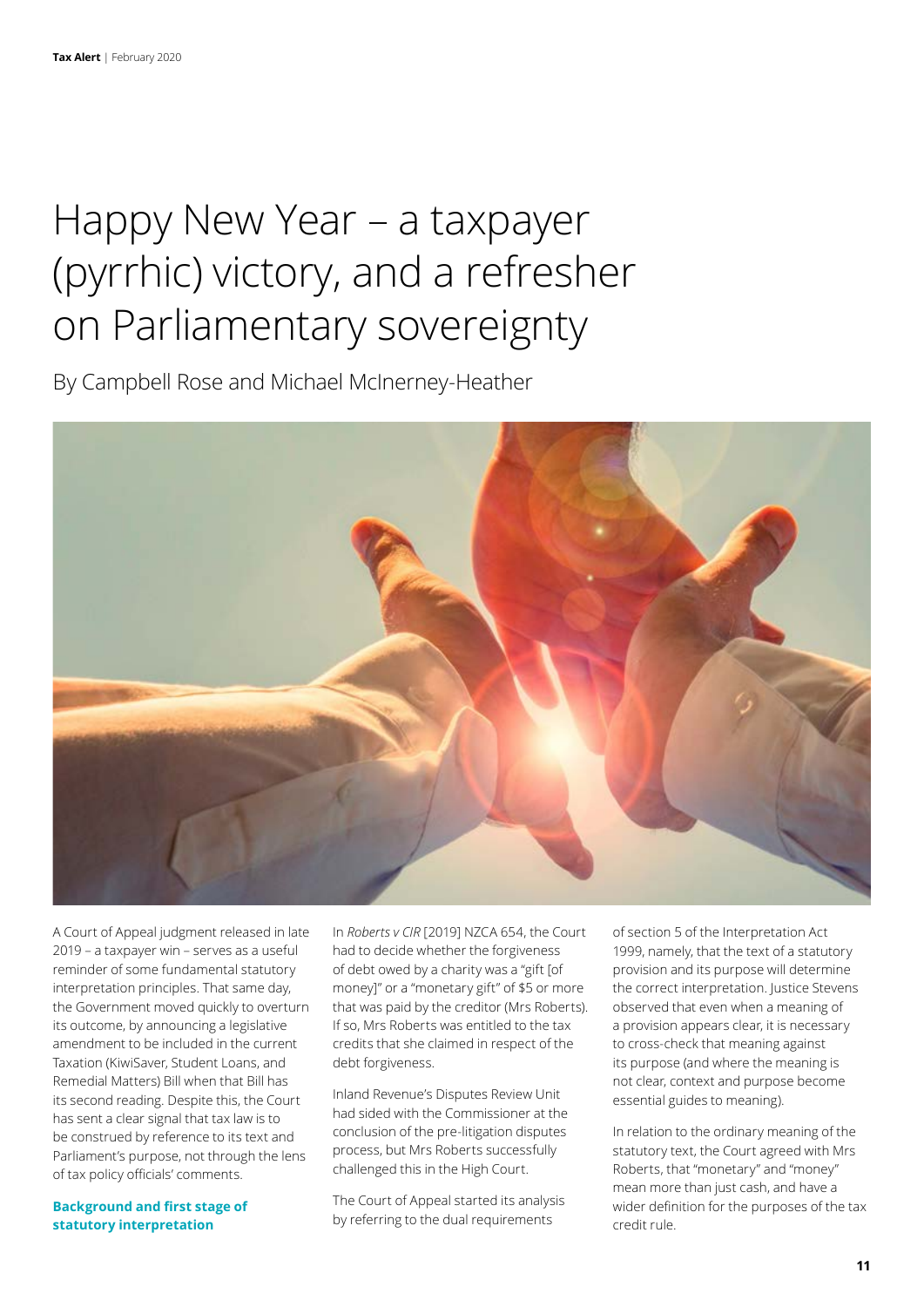#### **Use of legislative history/extrinsic aids**

In seeking to cross-check that conclusion against Parliament's purpose, the judge noted that Inland Revenue had placed "considerable emphasis" on what it described as "compelling" extrinsic interpretative aids and legislative history, to identify that purpose. Inland Revenue referred to comments by its tax policy officials in two discussion documents (published in 2001 and 2006), in commentary to a tax bill introduced in 2007, and in an officials' report to the Finance and Expenditure Committee in November 2018 regarding a proposed legislative amendment to overturn the High Court's decision in Roberts. These officials' comments were said to support Inland Revenue's argument that Parliament's purpose was to exclude debt forgiveness and only include "cash" gifts within the ambit of the tax credit rules (i.e. a transfer of money from donor to donee).

The Court of Appeal observed that these extrinsic aids did not analyse the boundary between "cash" and "non-cash" donations, nor were they precise in terms of what those terms mean. Justice Stevens noted that the reference to "cash donations" in those documents differed from the statutory language. His Honour then set the scene for a refresher on statutory interpretation by stating that "imprecise paraphrases of this kind [do not] provide any real assistance in interpreting the statutory language".

Although there had been somewhat of a "disconnect" for a number of years between the actual wording of the legislation and the commentary/ discussion generated by officials, there was "no support" for the Commissioner's interpretation that required a donation to be "in cash". The clearest guidance from the Court in this respect is worth setting out in full (from paragraph [62] of the judgment):

Comments in reports by officials about 'cash' do not assist the Commissioner when that is not the wording of the statute (…) The task of the Court is to interpret the words used in the statute, not paraphrases, and in particular imprecise paraphrases, used in discussion papers and officials' reports. We should add that comments

by officials, unless they form part of the parliamentary record, are not an especially reliable, or orthodox, form of legislative history.

In relation to the November 2018 amendment (which sought to overturn the High Court judgment), his Honour rejected Inland Revenue's submission that that subsequent amendment confirmed it was not Parliament's purpose for gifts of forgiveness of debt to qualify for donation tax credits as having 'no merit'. In this regard, the Court described the officials' report in respect of that amendment as expressing the "so-called" policy intent for the first time (to address the issue of forgiveness of debt).

#### **Policy grounds**

Finally, the Court of Appeal did not find any of the policy grounds advanced by the Commissioner to be persuasive.

An argument by Inland Revenue that finding against it would result in significant compliance and administrative costs was said to be "exaggerated" (and Parliament could address any such concerns through more detailed and specific drafting of the relevant rules). Inland Revenue's concerns about tax avoidance opportunities if Mrs Roberts' argument was accepted were "overstated".

The Court closed by observing in relation to policy grounds that such arguments:

(…) cannot succeed in carrying the day in circumstances where the words used in the statute do not support the Commissioner's case and the legislative history is at best unhelpful.

#### **Observations**

In practice we often see Inland Revenue referring to discussion documents and officials' reports in seeking to establish application of the general anti-avoidance rule. The courts have confirmed that – in that context – those materials can provide some assistance.

However, the Court of Appeal's statements in Roberts serve as a clear reminder that, when construing tax legislation on a black letter basis (before any potential application of the general anti-avoidance

rule), the words of Parliament (including the Parliamentary record such as Hansard) are critical. Inland Revenue cannot simply rely upon its own officials' statements regarding Parliament's purpose. The Court has made clear that officials' comments must be treated with caution given they are not a "reliable" or "orthodox" extrinsic aid to interpreting legislation.

All of which serves to underscore the crucial importance of getting the legislation as clear as possible in the first place. In a world where the volumes and complexity of tax legislation passing through Parliament each year are increasing exponentially, getting it 'right first time' through drafting unambiguous tax rules is critical to the smooth functioning of New Zealand's tax system. Or – where the first attempt has not quite hit the mark, then equally critical is an effective process by which post-enactment reviews and remedial amendments are considered and implemented.



**Campbell Rose Partner** Tel: +64 9 303 0990 Email: camrose@deloitte.co.nz



**Mike McInerney Heather Consultant** Tel: +64 9 953 6122 mmcinerneyheather@deloitte.co.nz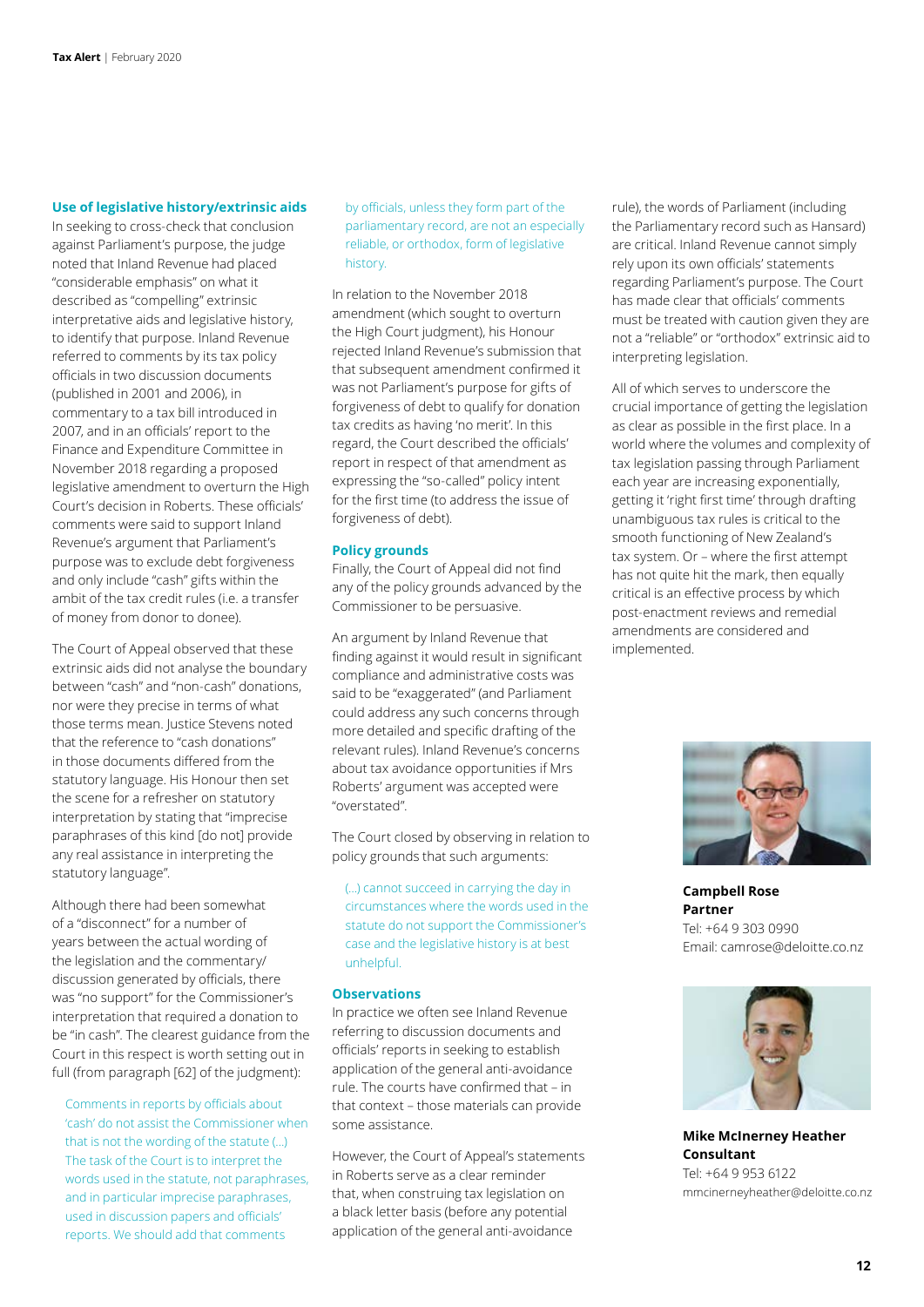## Snapshot of Recent Developments:



#### Tax legislation and policy announcements **KiwiSaver Bill reported back**

On 18 December 2019, the [Taxation](http://legislation.govt.nz/bill/government/2019/0158/latest/LMS217713.html)  [\(KiwiSaver, Student Loans, and Remedial](http://legislation.govt.nz/bill/government/2019/0158/latest/LMS217713.html)  [Matters\) Bill](http://legislation.govt.nz/bill/government/2019/0158/latest/LMS217713.html), introduced on 27 June 2019, was reported back to Parliament. Broadly the key measures of this bill include:

- **•** Allowing KiwiSaver members to change their contribution rates through their scheme provider or Inland Revenue, in addition to through their employer.
- **•** Allow the Commissioner of Inland Revenue to change the tax rate applied for portfolio investment entity (PIE) investors in a greater variety of circumstances, rather than leaving the onus solely on the investor.
- **•** Broaden eligibility for refundable research and development tax credits.
- **•** Exempt overseas-based borrowers with serious illnesses or disabilities from being required to pay interest on student loan repayments.
- **•** Making numerous remedial and technical amendments to a wide variety of income tax issues, some of which we will pick up in future issues of Tax Alert, once enacted.

The bill will undergo its second reading in the house once Parliament has resumed in February and is expected to be enacted before the end of March 2020.

#### **New DTA with China is now in force**

On 27 December 2019, the New [Double](http://taxpolicy.ird.govt.nz/tax-treaties/china)  [Tax Agreement between New Zealand and](http://taxpolicy.ird.govt.nz/tax-treaties/china)  [China](http://taxpolicy.ird.govt.nz/tax-treaties/china) (DTA) came into force. It replaces an earlier agreement dating back to 1986 and therefore provides a modern set of tax rules to deal with double tax issues. The new DTA with China does not extend to Hong Kong, which is managed by a separate DTA.

The new DTA intends to provide crossborder investors with more certainty about tax treatment, particularly for dividends, interest and royalties. The DTA introduces a lower withholding tax rate for dividends where the beneficial owner is a company that has held a direct interest of at least 25% of the capital of the company throughout a 365-day period that includes the payment date.

The new agreement also reflects recent work by the Organisation for Economic Co-operation and Development (OECD) on base erosion and profit shifting (BEPS). The new agreement includes a number of anti-BEPS measures to improve the ability of both countries to detect and prevent tax evasion. That is, it now incorporates many of the MLI articles.

The DTA will apply from 1 January 2020 in respect of withholding taxes and to taxable income years beginning on or after 1 January 2020 for income and other taxes.

For more information about this new DTA see our [earlier article](https://www2.deloitte.com/nz/en/pages/tax-alerts/articles/new-china-tax-treaty.html).

#### **Government to clarify donation tax credit rules**

On 17 December 2019, Revenue Minister Stuart Nash [announced](http://taxpolicy.ird.govt.nz/news/2019-12-17-government-clarify-donation-tax-credit-rules#statement) that the Government would move to restrict the issuance of donation tax credits and gift deductions to cash donations (including payments made by credit card or bank transfer). The announcement follows a [Court of Appeal decision](http://taxpolicy.ird.govt.nz/sites/default/files/news/2019-12-17-nzca-654.pdf) that ruled that, under current law, donors are entitled to claim a tax credit or gift deduction on debt forgiveness. The proposed change would be included as a late item in the Taxation (KiwiSaver, Student Loans, and Remedial Matters) Bill due for its second reading in Parliament in early 2020. Refer to our other article in this edition of Tax Alert: Happy New Year – a taxpayer (pyrrhic) victory, and a refresher on Parliamentary sovereignty.

#### **Tax treatment of operating leases**

Late last year, the Government released details of proposed changes that would allow taxpayers who apply IFRS 16 to more closely follow their accounting treatment of leases for tax purposes if they choose to. This has come about because IFRS 16 removes the accounting distinction between operating and finance leases. The proposed changes would only apply for the person using the asset (the lessee), not the person supplying the asset (the lessor), and would also only apply to taxpayers with IFRS reporting obligations for income years starting on or after 1 January 2019. The proposed changes will be included in a tax bill planned for introduction early in 2020.

A [fact sheet](http://taxpolicy.ird.govt.nz/sites/default/files/2019-other-ifrs-fact-sheet.pdf) has been released to explain the proposed changes.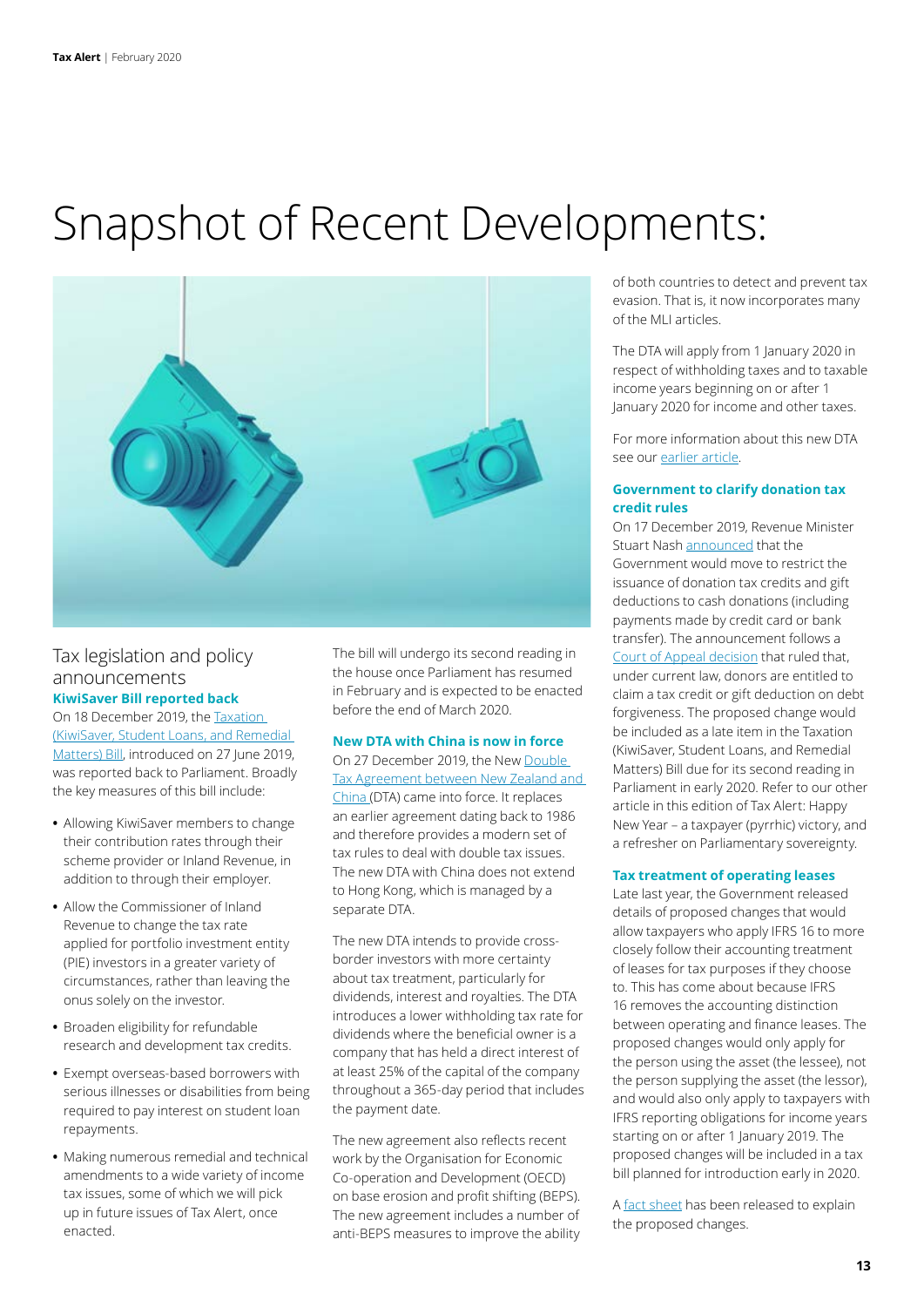These new rules would apply to taxpayers with IFRS reporting obligations for income years starting on or after 1 January 2019, to align with the commencement of IFRS 16. Early adopters may be able to agree a filing position using this basis with Inland Revenue even though the tax rules are not enacted.

#### Draft Inland Revenue items released **Distributions from foreign trusts**

On 19 December 2019, Inland Revenue released [IS 19/04: Income tax –](https://www.classic.ird.govt.nz/resources/0/2/02171279-e8dc-4445-9d70-385a501acfb6/is1904.pdf)  [distributions from foreign trusts.](https://www.classic.ird.govt.nz/resources/0/2/02171279-e8dc-4445-9d70-385a501acfb6/is1904.pdf) This interpretation statement discusses the tax treatment of New Zealand residents from overseas who receive amounts of money and property that are potentially distributions from trusts. It covers how to determine if the amounts come from a trust, whether they are beneficiary income or a taxable distribution from a foreign trust, and the ordering rule (s HC 16) in the Income Tax Act 2007. It also considers the law of administration of deceased estates. The interpretation statement will be useful for the significant number of migrants to NZ and the many New Zealanders with relatives overseas. This was covered in our [October 2019 Tax Alert article](https://www2.deloitte.com/nz/en/pages/tax-alerts/articles/foreign-trusts.html).

#### **Trust property as it relates to shortterm rentals**

Inland Revenue have published and finalised two further Questions We've Been Asked, relating to the income tax and GST consequences of providing short-stay accommodation through peer-to-peer websites such as Airbnb, Bookabach and Holiday Houses.

- **•** [QB 19/15](https://www.classic.ird.govt.nz/resources/1/6/1603df87-4f3d-4b43-a9cf-0eba3ac31df1/qb19-15.pdf) explains how the income tax rules apply if property held in a trust is rented out by a beneficiary of the trust.
- **•** [QB 19/16](https://www.classic.ird.govt.nz/resources/0/5/05c8b08d-700b-4b7d-afaf-10bfe0d3783a/qb19-16.pdf) explains how the income tax rules apply if property held in a trust is rented out by the trustees.

#### **Treatment of alteration to rights attached to shares**

Inland Revenue has released finalised public rulings [BR Pub 19/05 and BR Pub](https://www.classic.ird.govt.nz/resources/6/3/63f133d5-9a87-463a-88cb-d870eb351203/brpub19-05-and-brpub19-06.pdf)  [19/06](https://www.classic.ird.govt.nz/resources/6/3/63f133d5-9a87-463a-88cb-d870eb351203/brpub19-05-and-brpub19-06.pdf) on the treatment of alteration to rights attached to shares under s CB 4



of the Income Tax Act 2007. The updated rulings discuss arrangements where a shareholder holds shares in a company and where those shares were acquired for the purpose of disposal. The rulings conclude that an alteration of rights attached to shares does not result in a disposal of personal property for the purposes of s CB 4 and that the time of acquisition of a share with altered rights held on revenue account is the time the share was acquired before the alteration.

#### **Draft statement on charities and donee organisations**

On 16 December 2019, Inland Revenue released [ED0207/a](https://www.classic.ird.govt.nz/resources/6/e/6e1f4709-f998-4320-af7c-0dc3c4257c24/ed0207a.pdf) and [ED0207/b](https://www.classic.ird.govt.nz/resources/e/5/e5a0bceb-9733-4329-98ef-20c6db6f18da/ed0207b.pdf), which are draft standard practice statements on the treatment of charities and donee organisations respectively. The statements set out how Inland Revenue and Charities Services will monitor and advise charitable entities of the requirements for income tax exemption and donee status. The purpose of the statements is to assist organisations in the charitable and not-for-profit sectors

to understand their tax obligations and the tax exemptions available to them. Comments close on 14 February 2020.

#### **New bloodstock rules - standout yearlings at Karaka 2020**

As a result of legislation passed last year, new rules allow new bloodstock investors to claim tax deductions, as though they had a bloodstock breeding business, if they purchase a standout yearling with an intention to breed from the horse in the future. The aim is to incentivise new investors into bloodstock breeding while targeting the best yearling prospects.

Inland Revenue has [published](https://www.ird.govt.nz/Updates/News-Folder/standout-yearlings-at-karaka-2020) minimum purchase costs and criteria to meet. To be eligible for the policy, the investors will have to provide Inland Revenue with evidence within four months of acquiring the yearling that they intend to derive a profit from breeding the high-priced yearling. Inland Revenue has set out a list of information to be submitted when making applications.